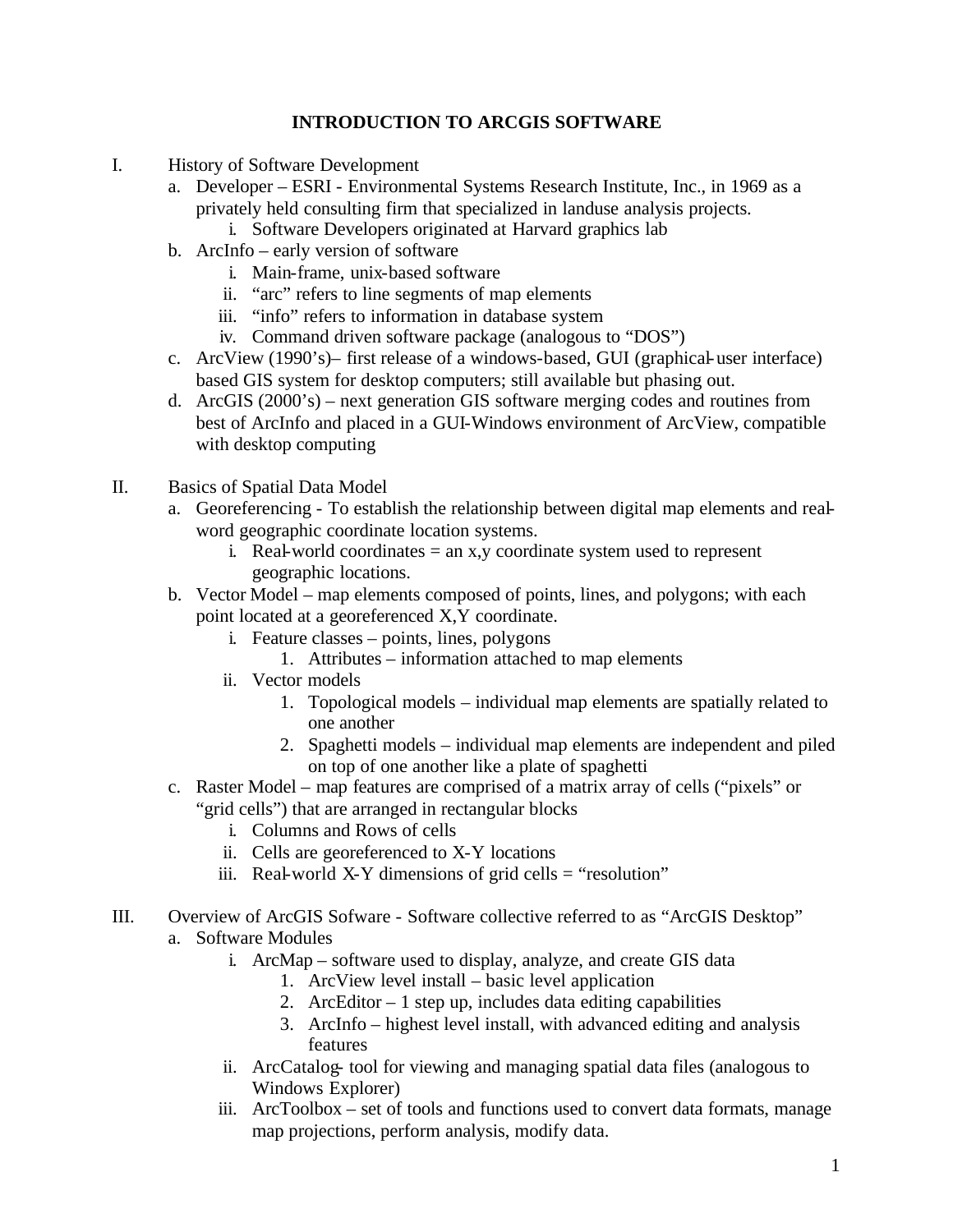- b. Extensions
	- i. The Extensions dialog allows you to load and unload software capabilities, allowing you to enhance your working environment with additional objects, scripts and customization.
	- ii. You can use extensions provided by ESRI and you can also create your own.
- c. Data Files in ArcGIS
	- i. Shapefiles developed for ArcView

ArcView shapefiles are a simple, non-topological format for storing the geometric location and attribute information of geographic features. A shapefile is one of the spatial data formats that you can work with in ArcView. The shapefile format defines the geometry and attributes of geographically-referenced features in as many as five files with specific file extensions that should be stored in the same project workspace. They are:

.shp - the file that stores the feature geometry.

.shx - the file that stores the index of the feature geometry.

.dbf - the dBASE file that stores the attribute information of features. When a shapefile is added as a theme to a view, this file is displayed as a feature table.

.sbn and .sbx - the files that store the spatial index of the features.

WARNING: shapefiles come in connected bundles of 3+; when you are managing your files, do not delete or rename any of the related files, it will corrupt the data source, and ArcGIS will not be able to load the data.

- ii. Coverages vector data developed for Arc/Info, using a topological model.
	- 1. coverages come in bundles of multiple files and multiple folders; the main coverage folder is assigned a \*.adf (arc data file) extension. All coverage files must be grouped and located in the same directory.
	- 2. INFO files are the database attributes that accompany the digital map element files in a coverage.
	- 3. A folder containing one or more coverages is termed a "workspace" in ArcInfo lexicon
- iii. Geodatabases
	- 1. A new data model developed for ArcGIS. All map elements, feature classes, and attribute data are stored in a relational database file format.
		- a. Personal Geodatabase for use by individuals, compatible with MS Access software environment
		- b. Enterprise Geodatabase for use by multiple, network users; uses server-based relational database management systems (RDBMS) such as ORACLE or SQL-Server
	- 2. ArcSDE = Arc spatial database engine  $-$  software that links enterprise geodatabases to ArcMap and Arc Catalog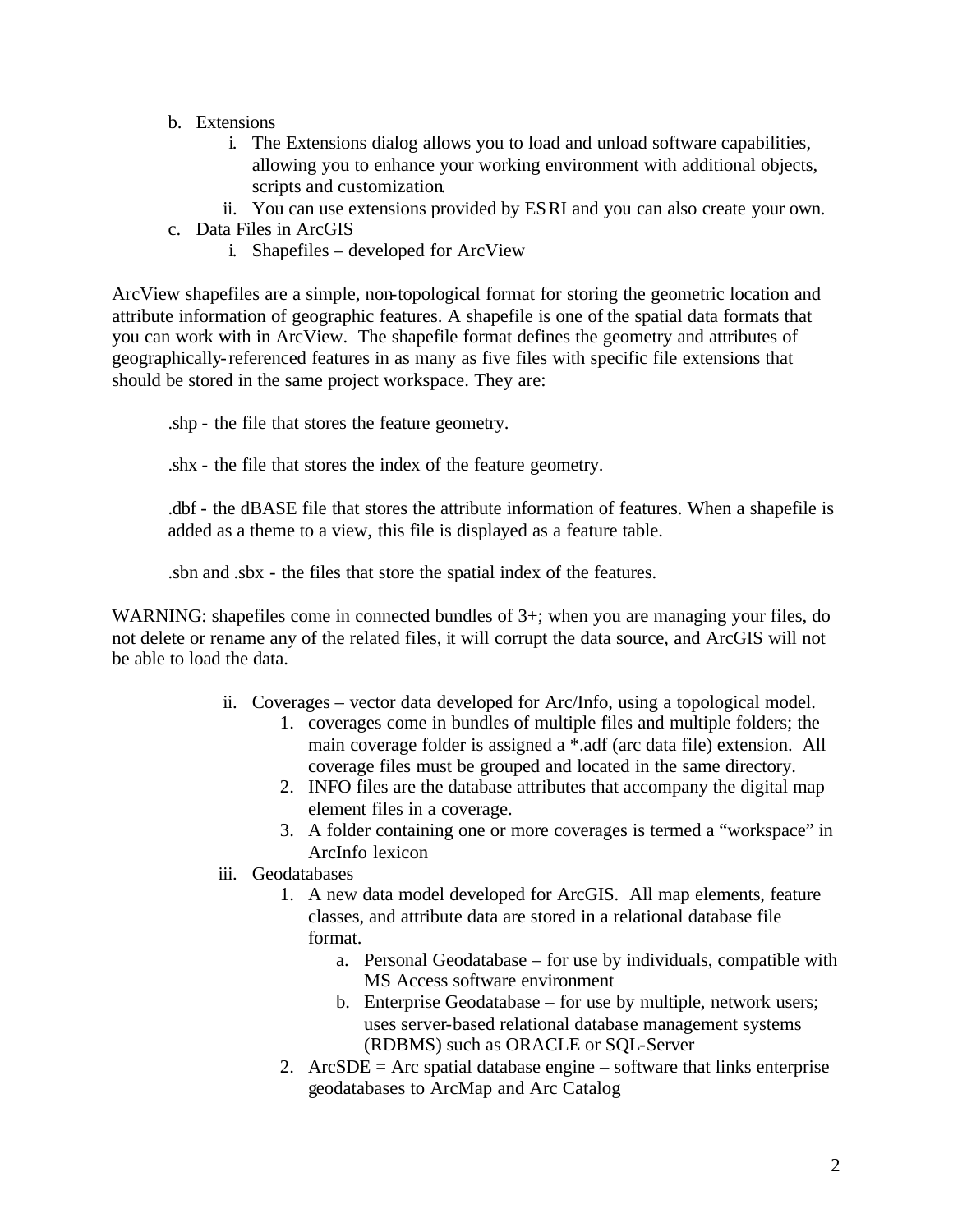- iv. Layer Files DOES not contain actual spatial data, but is a "pointer" file that references the data source, downloads data into ArcMap, and formats the map layers for appearance and style.
	- 1. Several spatial data files can be combined into a single "layer file"
- v. Raster Data Raster data records spatial information in a regular grid or matrix organized as a set of rows and columns. Each cell within this grid contains a number representing a particular geographic feature, such as soil type, elevation, land use, slope, etc. Raster data is commonly, but not exclusively, used to store information about geographic features that vary continuously over a surface, such as elevation, reflectance, groundwater depths, etc. ARC/INFO grids are raster data. Image data is a form of raster data in which each cell or pixel stores a value recorded by an optical or electronic device.

Raster data is highly dependent on the resolution of the regular grid in which it is recorded. The size of the cells in the grid is fixed, so as you zoom in on raster data displayed on a view, you will eventually see the shape of the cells.

- vi. Tables spreadsheet tables (e.g. in Excel) that are not linked to digital map elements, may be stored in a \*.dbf or \*.txt format.
- vii. Grids raster data format developed by ESRI for use in ArcInfo and ArcMap; requires use of the "Spatial Analyst" extension
- viii. TINS and DEMs raster-based elevation models of the Earth's surface. The attribute associated with georeferenced grid cells is land elevation.

# IV. Introduction to Metadata

- a. 'data about the data': who created, where did it come from, what coordinate system in being used in georeferencing, what to the attribute fields mean, etc.
- b. Metadata standards managed by Federal Geographic Data Committee (FGDC)
- c. Metadata is critical to make the GIS meaningful and to understand what the data is about.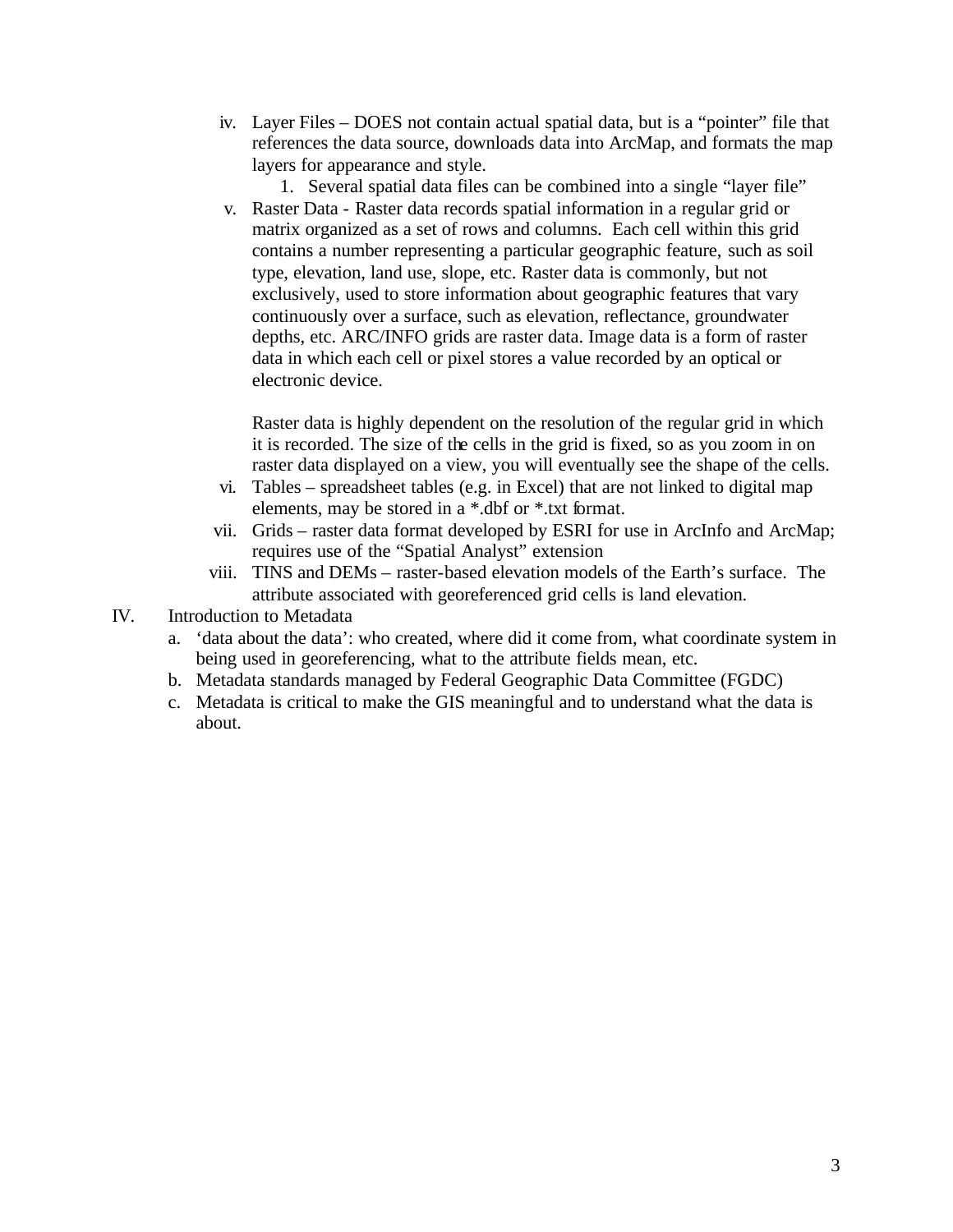Geographic Names Information System [downloaded file]. (2008) Reston, VA: Unites States Geological Survey. Available FTP: http://geonames.usgs.gov/domestic/download data.htm [May 21, 2008].

1:24,000 Digital Line Graphs (DLG) [downloaded file]. (2000) Sioux Falls, South Dakota: USGS EROS Data Center. Available FTP: http://edc2.usgs.gov/geodata [January 7, 2007].

### Data provided upon request by agency or individual

Data name [type of medium]. Producer location city/state/province: Producer name, year.

Badlands National Park GIS Data [CD-ROM]. Interior, South Dakota: National Park Service-Badlands National Park, by request, 2006.

#### **About ArcGIS**

**CONSCRETE** 

#### **ArcGIS overview**

ArcGIS is developed and sold by Environmental Systems Research Institute, Inc. (ESRI). It has a long history and has been through many versions and changes. Originally developed for large mainframe computers, in the last 10 years it has metamorphosed from a system based on typed commands to a graphical user interface (GUI), which makes it much easier to use. Because of the size and complexity of the program (actually a suite of programs), and because users have come to depend on certain aspects of the software, much of the code is carried forward and included in

the new versions. Knowing this background helps a student of ArcGIS understand the nature of the ArcGIS system and helps explain some of its odd characteristics.

The older core of the ArcGIS system was called Arc/Info and included a basic set of programs-Arc, ArcEdit, and ArcPlot (Fig. 1.10)—which utilized the coverage data model and was built in a database program called **INFO** that appears primitive today. All of the programs were command based. meaning that the user typed commands into a window to make the program work.



Fig. 1.10. Relationship between ESRI products and data formats

The difficulty of learning Arc/Info prompted ESRI to create ArcView, which was easier to use but not as powerful as Arc/Info. ArcView was designed primarily to view and analyze spatial data rather than create it. ArcView also used a simpler data model, called the shapefile, although it could read coverages and convert them to shapefiles. Beginners in GIS often learned ArcView first and then began learning Arc/Info as their needs and abilities advanced.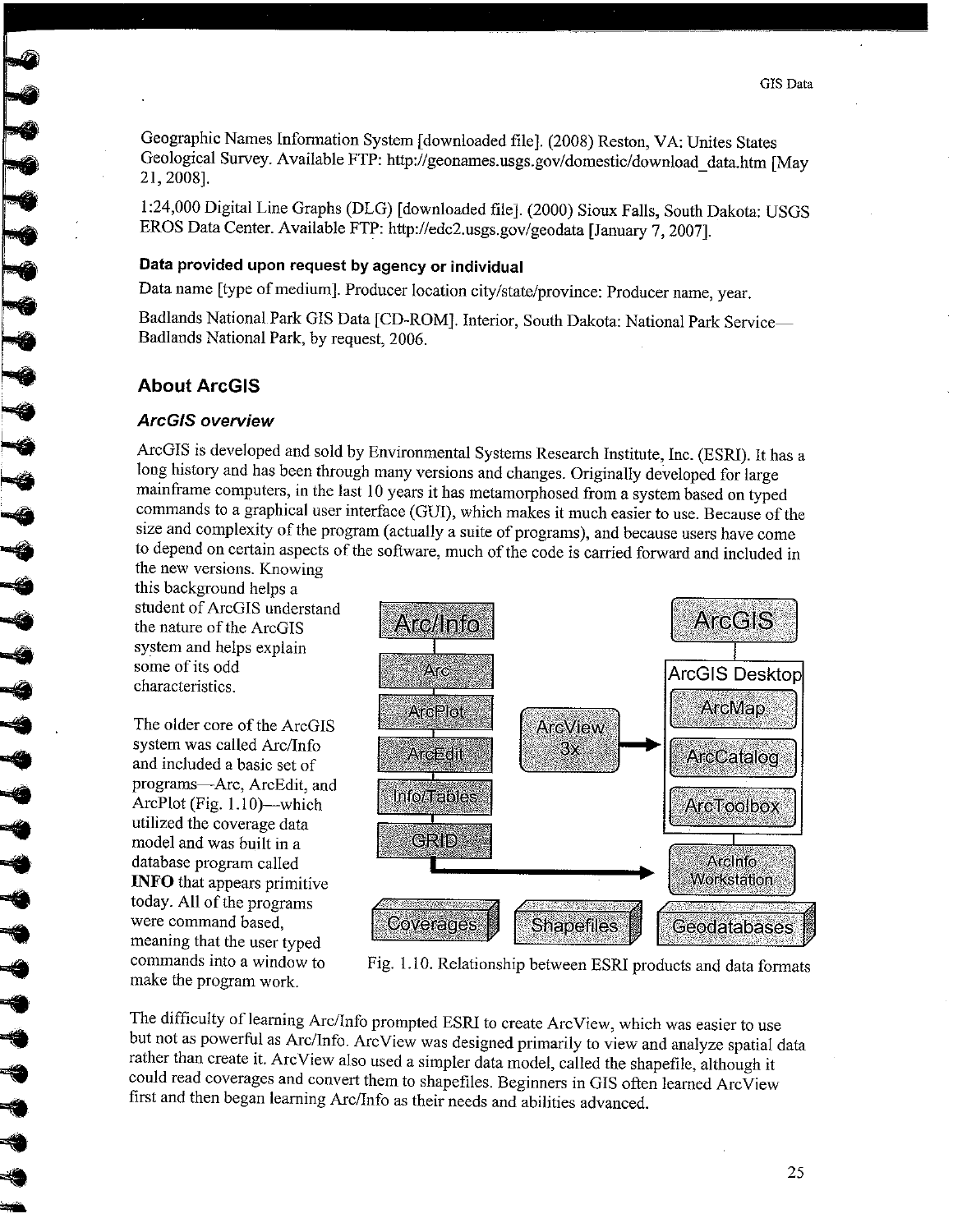ArcGIS, released in 2001, is a synthesis of the powerful Arc/Info system with the easy-to-use interface of ArcView, updated to use the latest advances in desktop computing and database technology. It contains two programs, collectively referred to as ArcGIS Desktop.

- > ArcMap provides the means to display, analyze, and edit spatial data and data tables. Similar in appearance to its ArcView predecessor, it nevertheless contains powerful new functionality.
- > ArcCatalog is a tool for viewing and managing spatial data files. It resembles Microsoft Windows Explorer, but it is specially designed to work with GIS data. It should always be used to delete, copy, rename, or move spatial data files.

In addition, ArcGIS Desktop contains ArcToolbox, a collection of tools and functions for operations in ArcCatalog and ArcMap, such as converting between data formats, managing map projections, and performing analysis. Users may create and add their own tools or scripts for special or often-used tasks. The ESRI Web site at www.esri.com has a large library of scripts and tools that can be downloaded to extend the ArcGIS functionality.

Finally, the original Arc/Info command-line software can still be accessed in the additional module called Workstation ArcInfo, which is still used by organizations that may be tied to the older coverage model for various reasons, such as having a large number of specialized programs written in the older AML programming language.

The ArcGIS system also provides different levels of functionality that all use the same basic interface. Users can save money by buying only the functions they need.

- > ArcView provides all of the basic mapping, editing, and analysis functions for shapefiles and geodatabases and is the level of functionality most users will require on a regular basis. It includes ArcMap, ArcCatalog, and a subset of ArcToolbox functions.
- ArcEditor includes all the functions of ArcView but adds editing capabilities  $\blacktriangleright$ needed to work with the advanced aspects of the geodatabase, such as topology and network editing. Additional functions reside in ArcToolbox at this level.
- ArcInfo provides access to the full functionality of the ArcGIS Desktop tools and the full version of ArcToolbox. In addition, it includes the original core Arc/Info software, now called Workstation ArcInfo.

This book focuses almost exclusively on the functions available with an ArcView license, although it mentions some of the additional capabilities as appropriate. Users can read the software documentation to learn more about the advanced topics.

The ESRI system of GIS programs, then, is a fairly complex set of tools with a long history, designed to work with a number of different data formats, also with a long history. We turn now to a discussion of how ArcGIS stores data.

# Data files in ArcGIS

ArcGIS can read a variety of different file formats. Many of these come from older versions of the software. Some can come from other programs such as image processing packages and

FOR PRE